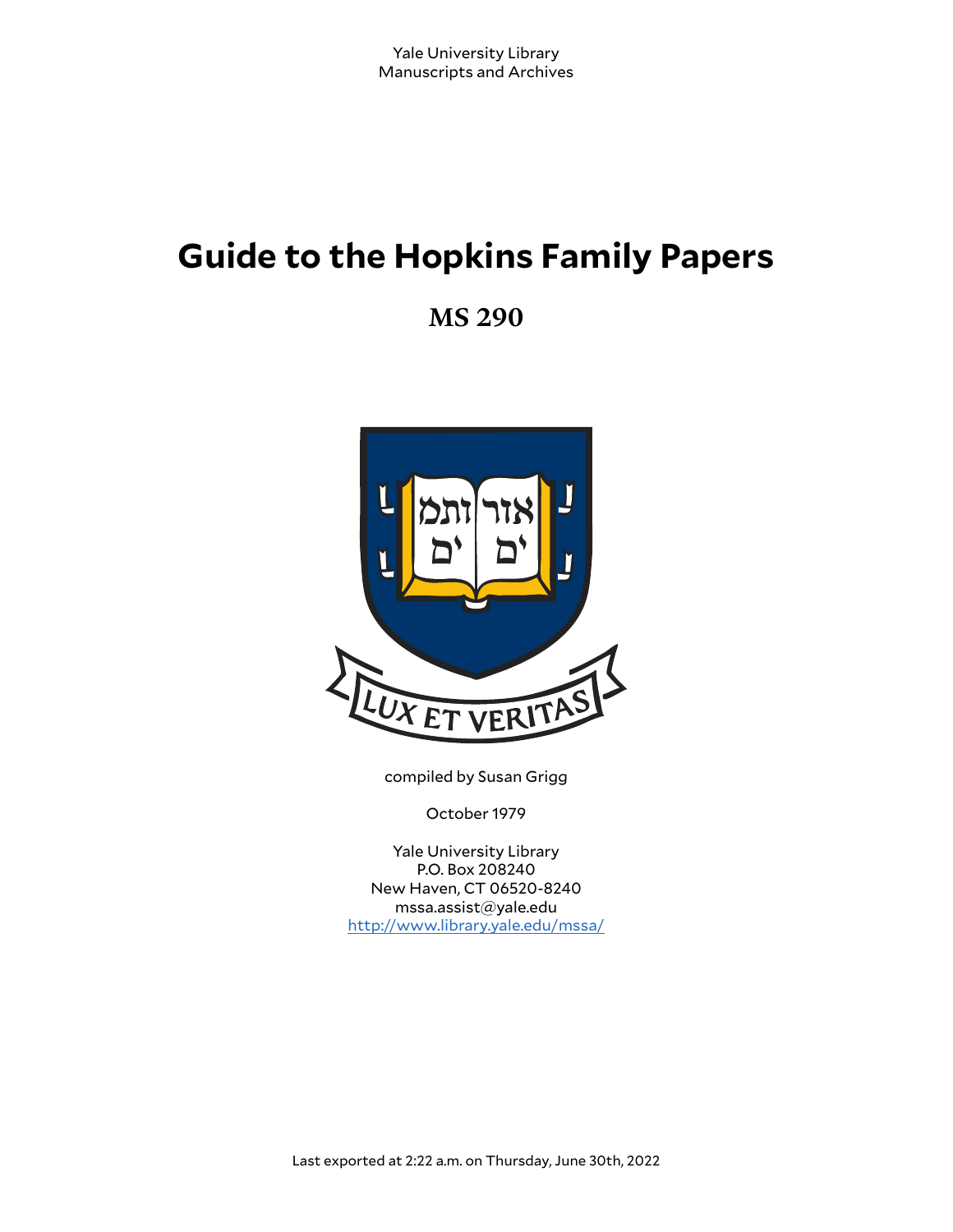# **Table of Contents**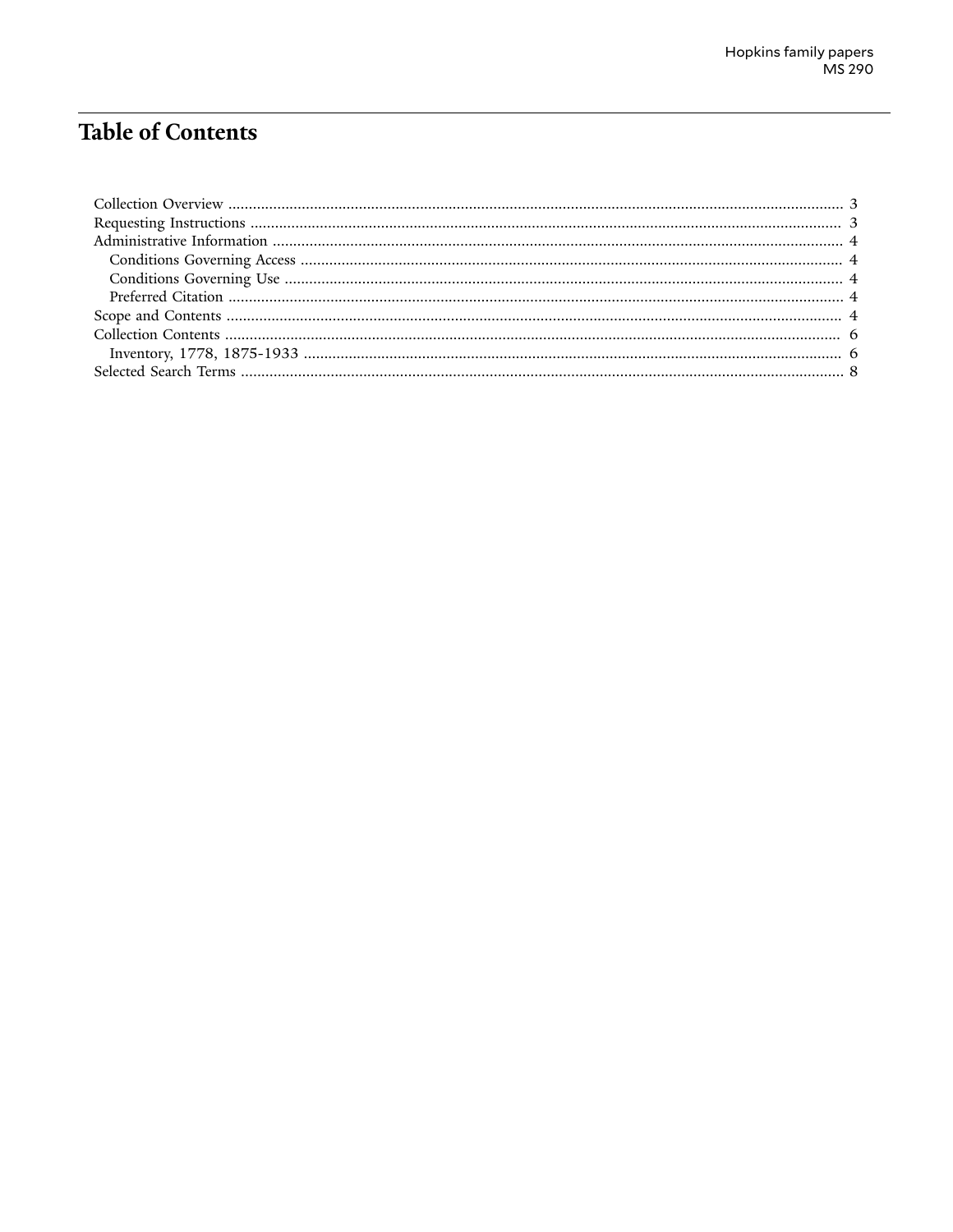# <span id="page-2-0"></span>**Collection Overview**

|                              | <b>REPOSITORY:</b> Manuscripts and Archives<br><b>Yale University Library</b><br>P.O. Box 208240<br>New Haven, CT 06520-8240<br>msa. assist@yale.edu<br>http://www.library.yale.edu/mssa/                                                                                                                                                                                                                                                                                                                                                                                                                       |
|------------------------------|-----------------------------------------------------------------------------------------------------------------------------------------------------------------------------------------------------------------------------------------------------------------------------------------------------------------------------------------------------------------------------------------------------------------------------------------------------------------------------------------------------------------------------------------------------------------------------------------------------------------|
| <b>CALL NUMBER: MS 290</b>   |                                                                                                                                                                                                                                                                                                                                                                                                                                                                                                                                                                                                                 |
|                              | <b>CREATOR:</b> Hopkins family                                                                                                                                                                                                                                                                                                                                                                                                                                                                                                                                                                                  |
|                              | <b>TITLE:</b> Hopkins family papers                                                                                                                                                                                                                                                                                                                                                                                                                                                                                                                                                                             |
|                              | <b>DATES: 1778-1933</b>                                                                                                                                                                                                                                                                                                                                                                                                                                                                                                                                                                                         |
| <b>BULK DATES: 1875-1933</b> |                                                                                                                                                                                                                                                                                                                                                                                                                                                                                                                                                                                                                 |
|                              | PHYSICAL DESCRIPTION: 1.5 linear feet (4 boxes, 1 folio)                                                                                                                                                                                                                                                                                                                                                                                                                                                                                                                                                        |
| <b>LANGUAGE: English</b>     |                                                                                                                                                                                                                                                                                                                                                                                                                                                                                                                                                                                                                 |
|                              | <b>SUMMARY:</b> Papers of Edward Washburn Hopkins (1857-1932), professor of Sanskrit and<br>comparative philology at Yale; and Clark Hopkins, member of the classics<br>department and director of the Dura-Europos expeditions with smaller<br>amounts of material on Allen Hopkins, Edward Lewis Hopkins (1898-), Francis<br>Washburn Hopkins, (1896-), Samuel Hopkins (1756-1782), and Edward Allen<br>Low (d.1880). The Edward Washburn Hopkins papers contain writings on<br>religion in India and classical Greece and the Clark Hopkins papers have an<br>essay and photographs on excavations in Syria. |
|                              | <b>ONLINE FINDING AID:</b> To cite or bookmark this finding aid, please use the following link: https://<br>hdl.handle.net/10079/fa/mssa.ms.0290                                                                                                                                                                                                                                                                                                                                                                                                                                                                |

# <span id="page-2-1"></span>**Requesting Instructions**

To request items from this collection for use in the Manuscripts and Archives reading room, please use the request links in the HTML version of this finding aid, available at [https://hdl.handle.net/10079/fa/](https://hdl.handle.net/10079/fa/mssa.ms.0290) [mssa.ms.0290.](https://hdl.handle.net/10079/fa/mssa.ms.0290)

To order reproductions from this collection, please go to [http://www.library.yale.edu/mssa/](http://www.library.yale.edu/mssa/ifr_copy_order.html) [ifr\\_copy\\_order.html.](http://www.library.yale.edu/mssa/ifr_copy_order.html) The information you will need to submit an order includes: the collection call number, collection title, series or accession number, box number, and folder number or name.

Key to the container abbreviations used in the PDF finding aid:

- b. box
- f. folder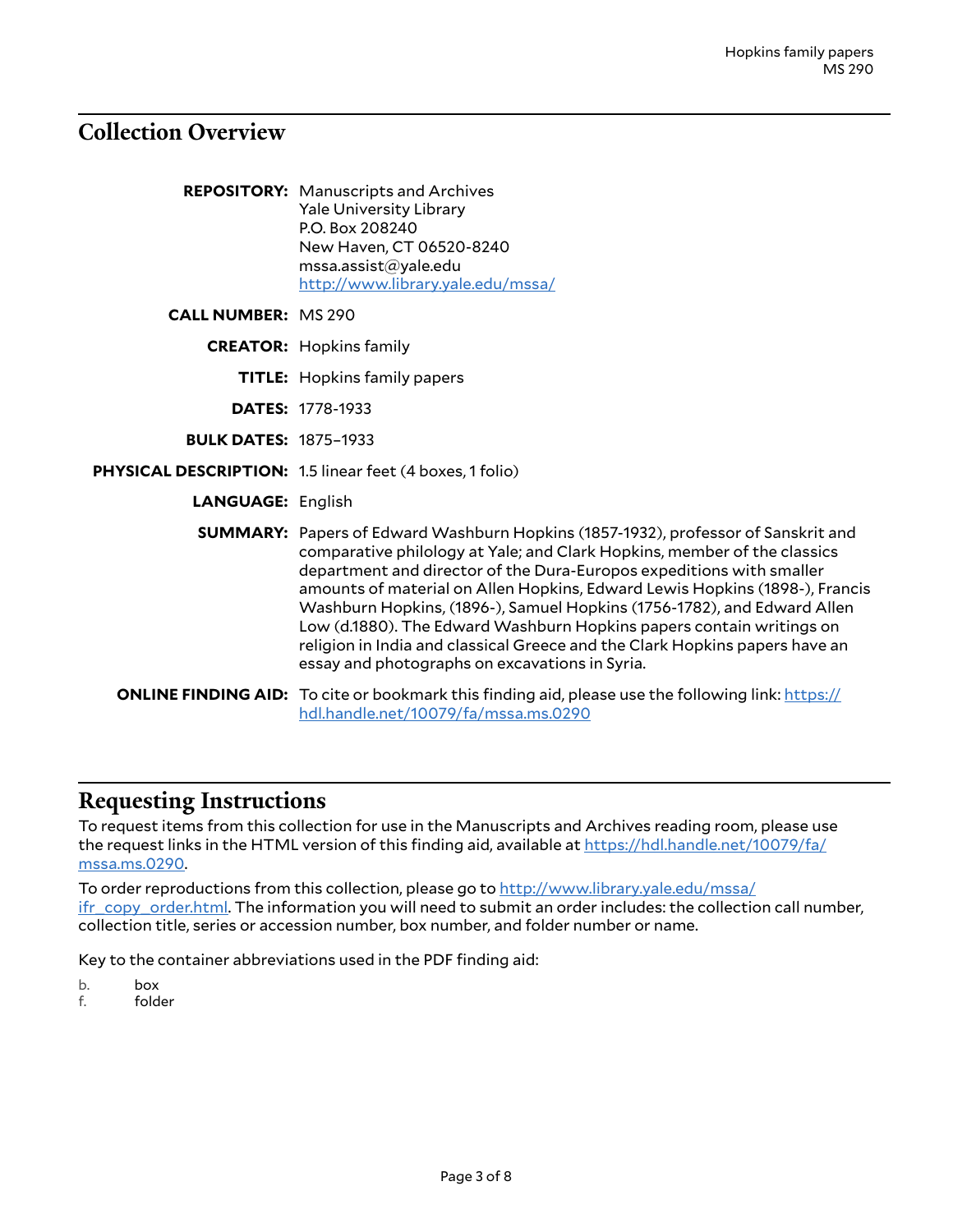# <span id="page-3-0"></span>**Administrative Information**

### <span id="page-3-1"></span>**Conditions Governing Access**

The materials are open for research.

### <span id="page-3-2"></span>**Conditions Governing Use**

Copyright status for collection materials is unknown. Transmission or reproduction of materials protected by U.S. Copyright Law (Title 17, U.S.C.) beyond that allowed by fair use requires the written permission of the copyright owners. Works not in the public domain cannot be commercially exploited without permission of the copyright owners. Responsibility for any use rests exclusively with the user.

### <span id="page-3-3"></span>**Preferred Citation**

Hopkins Family Papers (MS 290). Manuscripts and Archives, Yale University Library.

### <span id="page-3-4"></span>**Scope and Contents**

#### EDWARD WASHBURN HOPKINS, 1857-1932 \*

Francis Washburn Hopkins, "Frank," "Hop," "Fritz," was born December 29, 1896, in Halle, Germany, but he spent most of his life in New Haven, Connecticut. His father, Edward Washburn Hopkins, was born September 8, 1857, in Northampton, Massachussetts; and was graduated from Columbia University in 1878. He received the following degrees: Ph.D. from the University of Leipsic in 1881; LL.D from Columbia University in 1902, and Ph.D. from the University of Athens in 1912. He has spent most of his life in New Haven where he is professor of Sanskrit and comparative philology at Yale University. Mary Sanger (Clark) Hopkins was a resident of New York City before her marriage. There are five sons and one daughter in the family. Yale relatives include three brothers, Clark Hopkins, '17, Edward L. Hopkins, '19, and Howard Hopkins, '21; and his sister, Pauline Hopkins, who attended the School of Fine Arts in 1916-1917.

\*Excerpted from the biographical sketch of his son, Francis Washburn Hopkins, *History of the Class of 1918, Yale College*, Vol. I, p185.

\* \* \* \* \*

Further information from the *Historical Register of Yale University, 1701-1937*:

#### CLARK HOPKINS

B.A. 1917, PH.D. Univ. of Wisconsin 1924, B.A. and M.A. Univ. of Oxford 1926. Instructor in Latin 1924-1925; Instructor in Greek 1925-1927; Sterling Fellow in Classical Languages 1927-1928; Research Associate in Greek and Latin (Asst. Prof. rank) 1928-1929; Asst. Professor of Classics 1929-1931; Curator of the Antiquities from Dura and Gerasa 1929-1936; Field Director of Excavations (Asst. Prof rank) 1931-1935.

#### EDWARD WASHBURN HOPKINS

B.A. Columbia Univ. 1878, DR.PHIL. Univ of Leipsic 1881, M.A. (Hon.) Yale Univ. 1895, LL.D. Columbia Univ. 1902, LL.D. Univ of Athens 1912. Professor of Sanskrit and Comparative Philology 1895-1919; Edward E. Salisbury Professor of Sanskrit and Comparative Philology 1919-1926; Professor Emeritus 1926-1932; Trowbridge Memorial Lecturer 1913-1914, 1916-1917.

FRANCIS WASHBURN HOPKINS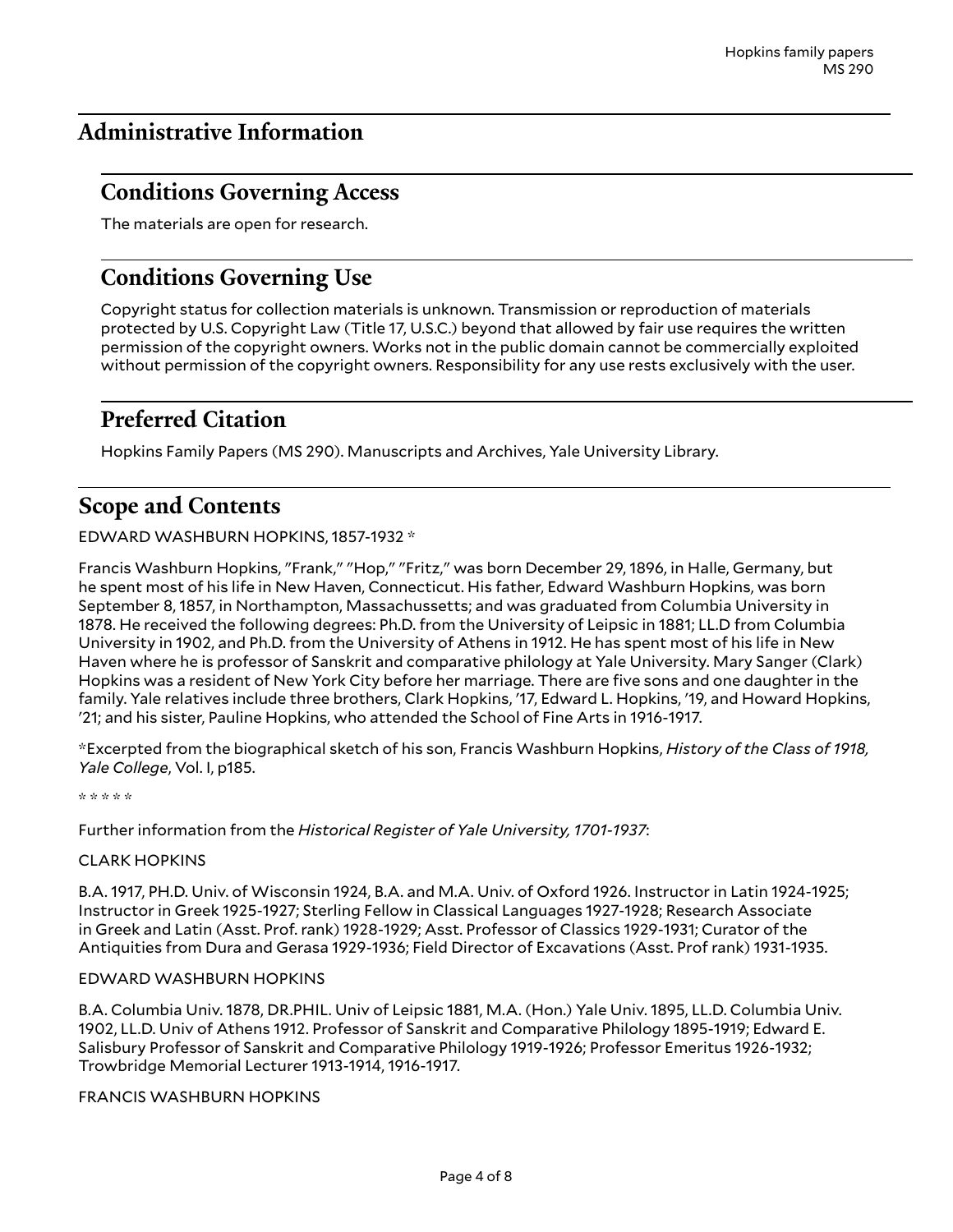B.A 1918, LL.B. Fordham Univ. 1925, PH.D. Yale Univ. 1930. Assistant in Instruction (1st term) 1928-1929; Instructor in Political Economy 1929-1931.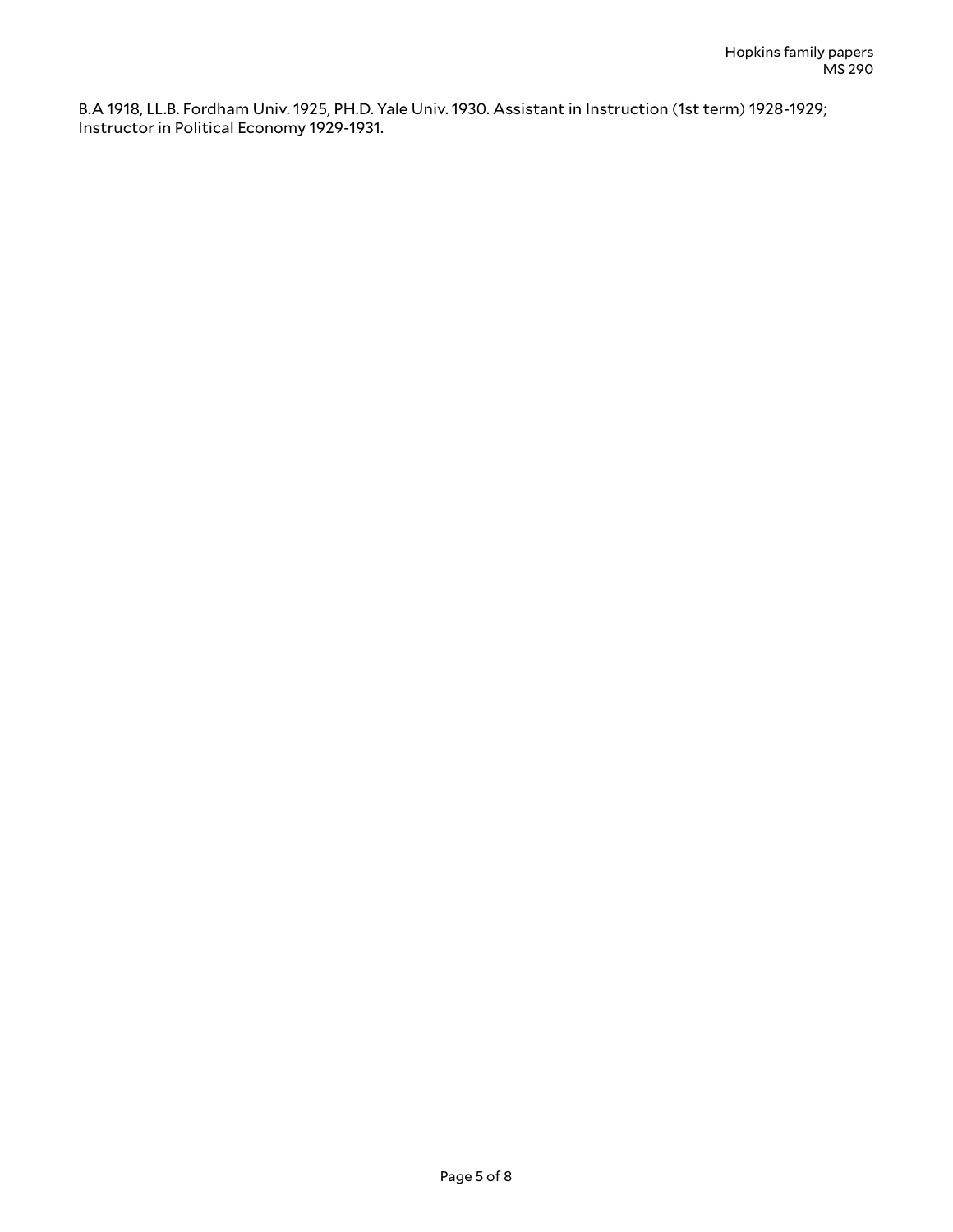# <span id="page-5-1"></span><span id="page-5-0"></span>**Collection Contents Inventory, 1778, 1875-1933**

| Edward Washbrun Hopkins (1857-1932) |                                                                                                                                                                                           |                 |  |
|-------------------------------------|-------------------------------------------------------------------------------------------------------------------------------------------------------------------------------------------|-----------------|--|
| b. 1, f. 1                          | Notebook containins student orations                                                                                                                                                      | 1876-1877       |  |
| b. 1, f. 2                          | Journal                                                                                                                                                                                   | 1877-1878       |  |
|                                     | A copy of this material is available in digital form from Manuscripts and<br>Archives. Contact Manuscripts and Archives at mssa.assist@yale.edu to<br>request access to the digital copy. |                 |  |
| b. 1, f. 3                          | Review of O. Gruppe, Die Griechischen Culte                                                                                                                                               | [post-1885]     |  |
| b. 1, f. 4                          | Review of H. M. Chadwick, The Heroic Age                                                                                                                                                  | 1913            |  |
| b. 1, f. 5                          | Lectures on Buddhism                                                                                                                                                                      | 1913-1925       |  |
| b. 1, f. 6                          | Manuscript, "History of Hindu Theism"                                                                                                                                                     | 1919-1924       |  |
| b. 1, f. 7                          | Lecture, "Buddhist Mysticism"                                                                                                                                                             | 1926            |  |
|                                     | Legends of India                                                                                                                                                                          |                 |  |
| b. 1, f. 8                          | Manuscript (pp. 1-364)                                                                                                                                                                    | [1928?]         |  |
| b. 1, f. 9                          | Manuscript (pp. 365-506)                                                                                                                                                                  | [1928!]         |  |
| b. 1, f. 10                         | Typescript                                                                                                                                                                                | [1928?]         |  |
| b. 1, f. 11                         | Typescript and reprint, "The Oath in Hindu Epic Literature"                                                                                                                               | $[1931 - 1933]$ |  |
| b. 2, f. 12                         | Essay, "Recent Discussions of Primitive Aryan Culture"                                                                                                                                    |                 |  |
| b. 2, f. 13                         | Essay, "Polo a Thousand Years Ago"                                                                                                                                                        | undated         |  |
| b. 2, f. 14                         | Notes, "SK Lit"                                                                                                                                                                           | undated         |  |
| b. 2, f. 15                         | Play, "A Strong Hand"                                                                                                                                                                     | undated         |  |
| b. 2, f. 16                         | Essay, "The Relation of Greek Architecture to Modern"                                                                                                                                     | undated         |  |
| b. 2, f. 17                         | Essay, "Relation of Greek Drama to modern Drama"                                                                                                                                          | undated         |  |
| b. 2, f. 18                         | Notebook, "Rig Veda/ VIII Mandalam"                                                                                                                                                       | undated         |  |
| b. 2, f. 19                         | Essay, "Comparative Syntax"                                                                                                                                                               | undated         |  |
| b. 2, f. 20                         | Essay, "Excursus: The Divine Physician" (fragment)                                                                                                                                        | undated         |  |
| b. 2, f. 21                         | Essay, "Relation of Greek Culture to Modern Life: Attitude toward Life"                                                                                                                   | undated         |  |
| b. 2, f. 22                         | Essay, "Impressions of American Education"                                                                                                                                                | undated         |  |
| b. 2, f. 23                         | Essay, "Impressions of Oxford"                                                                                                                                                            | undated         |  |
| b. 2, f. 24                         | Notebook on classical and philosophical subjects                                                                                                                                          | undated         |  |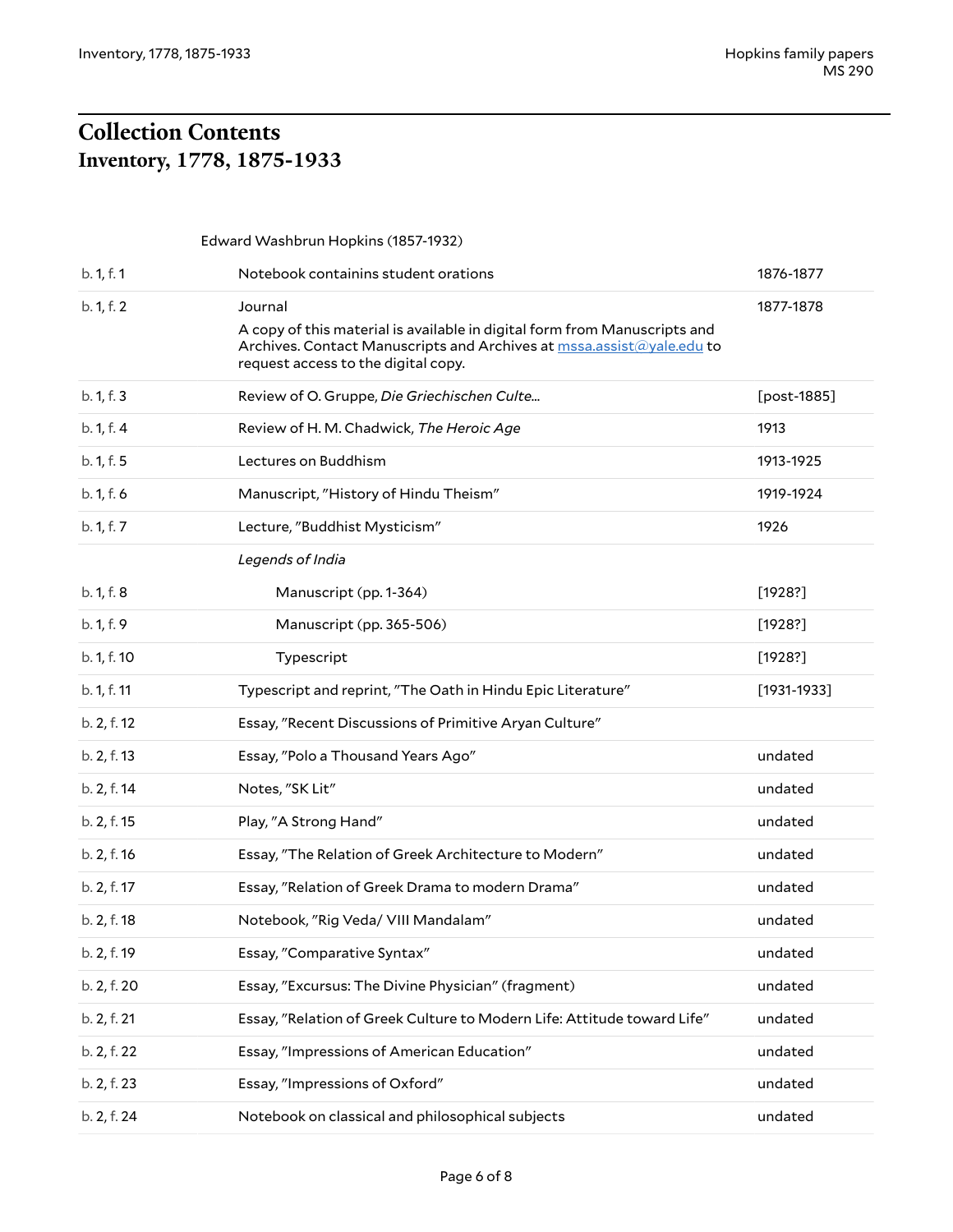#### Edward Washbrun Hopkins (1857-1932) (continued)

| b. 2, f. 25      | Poems and miscellaneous writings                                                    | undated         |
|------------------|-------------------------------------------------------------------------------------|-----------------|
| b.5              | Columbia College certificates                                                       | 1875-1878       |
| b. 3, f. 26      | Allen Hopkins: Birthday book                                                        | 1912            |
|                  | Clark Hopkins                                                                       |                 |
| b. 3, f. 27      | Essay, "The Old and the New on the Syrian Euphrates"                                | 1933            |
| b. 3, f. 27      | List of photographs for "The Old and the New on the Syrian Euphrates"               | undated         |
| b. 3, f. 28 - 38 | Photographs for "The Old and the New on the Syrian Euphrates"                       | undated         |
| b. 3, f. 39      | School notebooks contaning copies of poems and notes on the Bible                   | undated         |
| b. 4, f. 40      | Edward Lewis Hopkins (1898-): notebooks on papermaking and prospective<br>customers | $[1921 - 1923]$ |
| b. 4, f. 41      | Francis Washburn Hopkins: notebook on military topics                               | $[1917-1918?]$  |
| b. 4, f. 42      | Samuel Hopkins (1756-1782 Y 1777): ALS to Lydia Hall                                | 1778            |
| b. 4, f. 43      | Edward Allen Low, Jr. (d. 1880): notebook of poems                                  | 1875-1879       |
| b. 4, f. 44      | Account book of sporting goods sales                                                | undated         |
| b. 4, f. 45      | Poems for children                                                                  | undated         |